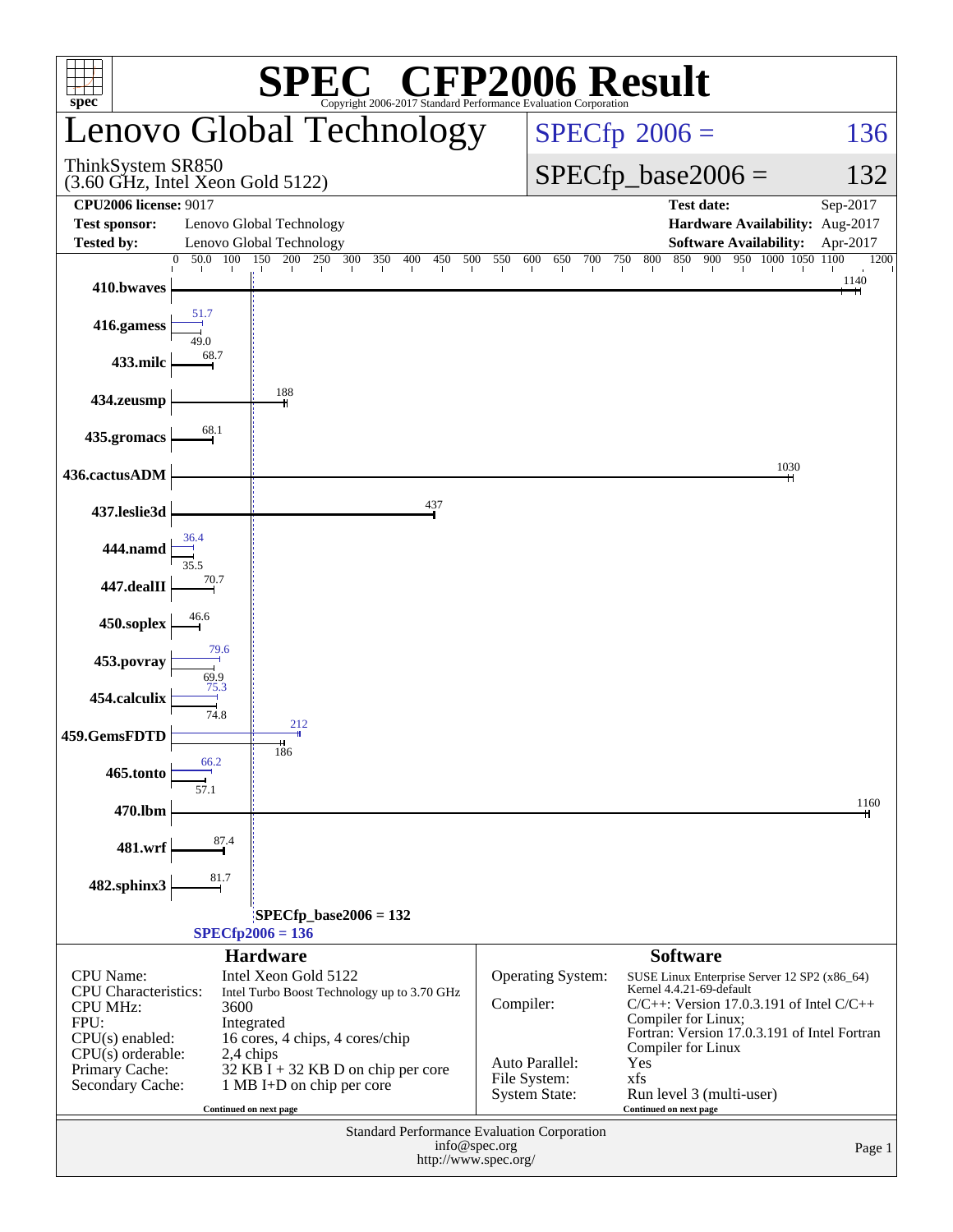

# enovo Global Technology

#### ThinkSystem SR850

(3.60 GHz, Intel Xeon Gold 5122)

### $SPECfp2006 = 136$  $SPECfp2006 = 136$

### $SPECfp\_base2006 = 132$

**[CPU2006 license:](http://www.spec.org/auto/cpu2006/Docs/result-fields.html#CPU2006license)** 9017 **[Test date:](http://www.spec.org/auto/cpu2006/Docs/result-fields.html#Testdate)** Sep-2017 **[Test sponsor:](http://www.spec.org/auto/cpu2006/Docs/result-fields.html#Testsponsor)** Lenovo Global Technology **[Hardware Availability:](http://www.spec.org/auto/cpu2006/Docs/result-fields.html#HardwareAvailability)** Aug-2017 **[Tested by:](http://www.spec.org/auto/cpu2006/Docs/result-fields.html#Testedby)** Lenovo Global Technology **[Software Availability:](http://www.spec.org/auto/cpu2006/Docs/result-fields.html#SoftwareAvailability)** Apr-2017 [L3 Cache:](http://www.spec.org/auto/cpu2006/Docs/result-fields.html#L3Cache) 16.5 MB I+D on chip per chip<br>Other Cache: None [Other Cache:](http://www.spec.org/auto/cpu2006/Docs/result-fields.html#OtherCache) [Memory:](http://www.spec.org/auto/cpu2006/Docs/result-fields.html#Memory) 1536 GB (48 x 32 GB 2Rx4 PC4-2666V-R) [Disk Subsystem:](http://www.spec.org/auto/cpu2006/Docs/result-fields.html#DiskSubsystem) 1 x 800 GB SAS SSD [Other Hardware:](http://www.spec.org/auto/cpu2006/Docs/result-fields.html#OtherHardware) None [Base Pointers:](http://www.spec.org/auto/cpu2006/Docs/result-fields.html#BasePointers) 64-bit<br>Peak Pointers: 32/64-bit [Peak Pointers:](http://www.spec.org/auto/cpu2006/Docs/result-fields.html#PeakPointers) [Other Software:](http://www.spec.org/auto/cpu2006/Docs/result-fields.html#OtherSoftware) None

**[Results Table](http://www.spec.org/auto/cpu2006/Docs/result-fields.html#ResultsTable)**

| Results Table          |                                                                                                          |              |                |       |                |       |                |              |                |              |                |              |
|------------------------|----------------------------------------------------------------------------------------------------------|--------------|----------------|-------|----------------|-------|----------------|--------------|----------------|--------------|----------------|--------------|
|                        | <b>Base</b>                                                                                              |              |                |       |                |       | <b>Peak</b>    |              |                |              |                |              |
| <b>Benchmark</b>       | <b>Seconds</b>                                                                                           | <b>Ratio</b> | <b>Seconds</b> | Ratio | <b>Seconds</b> | Ratio | <b>Seconds</b> | <b>Ratio</b> | <b>Seconds</b> | <b>Ratio</b> | <b>Seconds</b> | <b>Ratio</b> |
| 410.bwaves             | 12.2                                                                                                     | 1120         | 11.9           | 1140  | 11.9           | 1150  | 12.2           | 1120         | 11.9           | 1140         | 11.9           | 1150         |
| 416.gamess             | 400                                                                                                      | 49.0         | 400            | 48.9  | 399            | 49.0  | 380            | 51.6         | 379            | 51.7         | 378            | 51.7         |
| $433$ .milc            | 133                                                                                                      | 69.1         | <u>134</u>     | 68.7  | 135            | 68.1  | 133            | 69.1         | <u>134</u>     | 68.7         | 135            | 68.1         |
| 434.zeusmp             | 48.6                                                                                                     | 187          | 48.3           | 188   | 47.5           | 191   | 48.6           | 187          | 48.3           | 188          | 47.5           | 191          |
| $435$ .gromacs         | 105                                                                                                      | 68.1         | 104            | 68.4  | 105            | 68.1  | 105            | 68.1         | 104            | 68.4         | 105            | 68.1         |
| 436.cactusADM          | 11.6                                                                                                     | 1030         | 11.7           | 1030  | 11.6           | 1030  | <b>11.6</b>    | 1030         | 11.7           | 1030         | 11.6           | 1030         |
| 437.leslie3d           | 21.6                                                                                                     | 436          | 21.5           | 437   | 21.5           | 438   | 21.6           | 436          | 21.5           | 437          | 21.5           | 438          |
| 444.namd               | 226                                                                                                      | 35.5         | 226            | 35.5  | 226            | 35.5  | 220            | 36.4         | 220            | 36.4         | 220            | 36.4         |
| $ 447 \text{.}$ dealII | 162                                                                                                      | 70.7         | 161            | 70.9  | 162            | 70.6  | 162            | 70.7         | 161            | 70.9         | 162            | 70.6         |
| 450.soplex             | 178                                                                                                      | 46.7         | 179            | 46.6  | 182            | 45.8  | 178            | 46.7         | <u>179</u>     | 46.6         | 182            | 45.8         |
| 453.povray             | 76.0                                                                                                     | 70.0         | 76.1           | 69.9  | 76.1           | 69.9  | 66.9           | 79.6         | 66.7           | 79.8         | 67.0           | 79.4         |
| $ 454$ .calculix       | 110                                                                                                      | 74.8         | 110            | 74.8  | 110            | 74.7  | 109            | 75.7         | 110            | 75.3         | <b>110</b>     | 75.3         |
| 459.GemsFDTD           | 58.5                                                                                                     | 181          | 57.0           | 186   | 56.3           | 188   | 50.5           | 210          | 50.0           | 212          | 49.5           | 214          |
| $ 465$ .tonto          | <u>172</u>                                                                                               | 57.1         | 172            | 57.3  | 177            | 55.5  | <u>149</u>     | 66.2         | 149            | 66.1         | 148            | 66.3         |
| 470.1bm                | 11.8                                                                                                     | 1160         | 11.8           | 1160  | 11.9           | 1150  | 11.8           | 1160         | 11.8           | 1160         | 11.9           | 1150         |
| 481.wrf                | 130                                                                                                      | 85.7         | 126            | 88.3  | 128            | 87.4  | 130            | 85.7         | 126            | 88.3         | <u>128</u>     | 87.4         |
| $482$ .sphinx $3$      | 239                                                                                                      | 81.7         | 239            | 81.6  | 239            | 81.7  | 239            | 81.7         | 239            | 81.6         | 239            | 81.7         |
|                        | Results appear in the order in which they were run. Bold underlined text indicates a median measurement. |              |                |       |                |       |                |              |                |              |                |              |

#### **[Operating System Notes](http://www.spec.org/auto/cpu2006/Docs/result-fields.html#OperatingSystemNotes)**

Stack size set to unlimited using "ulimit -s unlimited"

#### **[Platform Notes](http://www.spec.org/auto/cpu2006/Docs/result-fields.html#PlatformNotes)**

BIOS Configuration: Choose Operating Mode set to Maximum Performance LLC dead line alloc set to Disable Patrol Scrub set to Disable DCU Streamer Prefetcher set to Disable Hyper-Threading set to Disable Sysinfo program /home/cpu2006-1.2-ic17.0u3/config/sysinfo.rev6993 Revision 6993 of 2015-11-06 (b5e8d4b4eb51ed28d7f98696cbe290c1) running on Electron-node-02 Sun Sep 24 23:11:15 2017

Continued on next page

Standard Performance Evaluation Corporation [info@spec.org](mailto:info@spec.org) <http://www.spec.org/>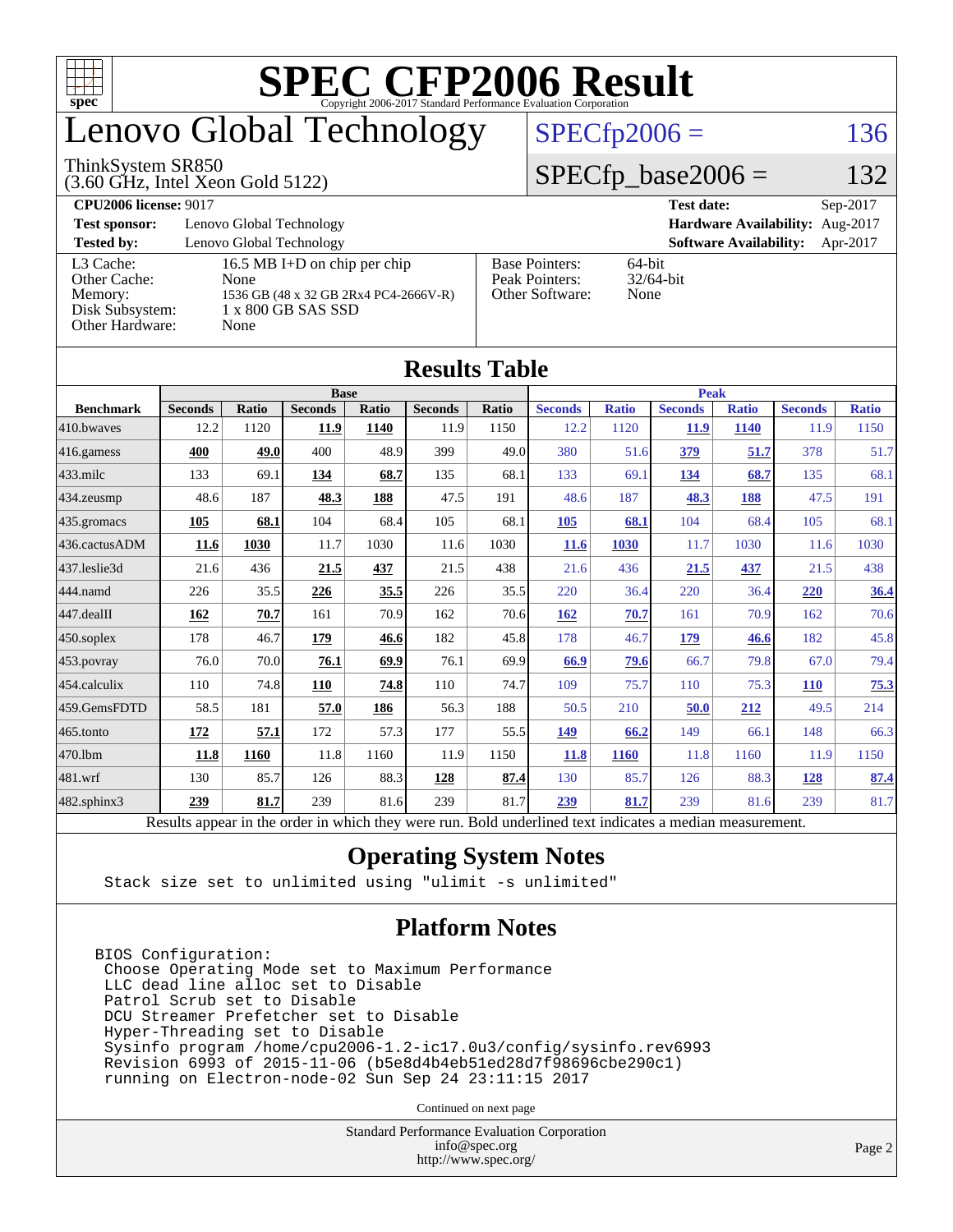

# Lenovo Global Technology

 $SPECfp2006 = 136$  $SPECfp2006 = 136$ 

ThinkSystem SR850

(3.60 GHz, Intel Xeon Gold 5122)

 $SPECTp\_base2006 = 132$ 

#### **[CPU2006 license:](http://www.spec.org/auto/cpu2006/Docs/result-fields.html#CPU2006license)** 9017 **[Test date:](http://www.spec.org/auto/cpu2006/Docs/result-fields.html#Testdate)** Sep-2017

**[Test sponsor:](http://www.spec.org/auto/cpu2006/Docs/result-fields.html#Testsponsor)** Lenovo Global Technology **[Hardware Availability:](http://www.spec.org/auto/cpu2006/Docs/result-fields.html#HardwareAvailability)** Aug-2017 **[Tested by:](http://www.spec.org/auto/cpu2006/Docs/result-fields.html#Testedby)** Lenovo Global Technology **[Software Availability:](http://www.spec.org/auto/cpu2006/Docs/result-fields.html#SoftwareAvailability)** Apr-2017

#### **[Platform Notes \(Continued\)](http://www.spec.org/auto/cpu2006/Docs/result-fields.html#PlatformNotes)**

| <b>Standard Performance Evaluation Corporation</b><br>info@spec.org<br>http://www.spec.org/                                                                                                                                                                                                                                                                                                                                                                                        | Page 3 |
|------------------------------------------------------------------------------------------------------------------------------------------------------------------------------------------------------------------------------------------------------------------------------------------------------------------------------------------------------------------------------------------------------------------------------------------------------------------------------------|--------|
| Continued on next page                                                                                                                                                                                                                                                                                                                                                                                                                                                             |        |
| SPEC is set to: /home/cpu2006-1.2-ic17.0u3<br>Size Used Avail Use% Mounted on<br>Filesystem<br>Type<br>688G<br>$/\text{dev/sda4}$<br>xfs<br>116G 573G<br>$17%$ /home<br>Additional information from dmidecode:                                                                                                                                                                                                                                                                     |        |
| run-level 3 Sep 24 23:07                                                                                                                                                                                                                                                                                                                                                                                                                                                           |        |
| uname $-a$ :<br>Linux Electron-node-02 4.4.21-69-default #1 SMP Tue Oct 25 10:58:20 UTC 2016<br>(9464f67) x86_64 x86_64 x86_64 GNU/Linux                                                                                                                                                                                                                                                                                                                                           |        |
| SuSE-release:<br>SUSE Linux Enterprise Server 12 (x86_64)<br>$VERSION = 12$<br>$PATCHLEVEL = 2$<br># This file is deprecated and will be removed in a future service pack or<br>release.<br># Please check /etc/os-release for details about this release.<br>os-release:<br>NAME="SLES"<br>VERSION="12-SP2"<br>VERSION ID="12.2"<br>PRETTY_NAME="SUSE Linux Enterprise Server 12 SP2"<br>ID="sles"<br>ANSI COLOR="0;32"<br>CPE NAME="cpe:/o:suse:sles:12:sp2"                     |        |
| From /proc/meminfo<br>MemTotal:<br>1584976144 kB<br>HugePages_Total:<br>$\overline{0}$<br>Hugepagesize:<br>2048 kB<br>From /etc/*release* /etc/*version*                                                                                                                                                                                                                                                                                                                           |        |
| From /proc/cpuinfo<br>model name : Intel(R) Xeon(R) Gold 5122 CPU @ 3.60GHz<br>4 "physical id"s (chips)<br>16 "processors"<br>cores, siblings (Caution: counting these is hw and system dependent. The<br>following excerpts from /proc/cpuinfo might not be reliable. Use with<br>caution.)<br>cpu cores $: 4$<br>siblings : 4<br>physical 0: cores 1 2 5 11<br>physical 1: cores 1 5 9 13<br>physical 2: cores 1 10 11 12<br>physical 3: cores 2 3 4 10<br>cache size : 16896 KB |        |
| This section contains SUT (System Under Test) info as seen by<br>some common utilities. To remove or add to this section, see:<br>http://www.spec.org/cpu2006/Docs/config.html#sysinfo                                                                                                                                                                                                                                                                                             |        |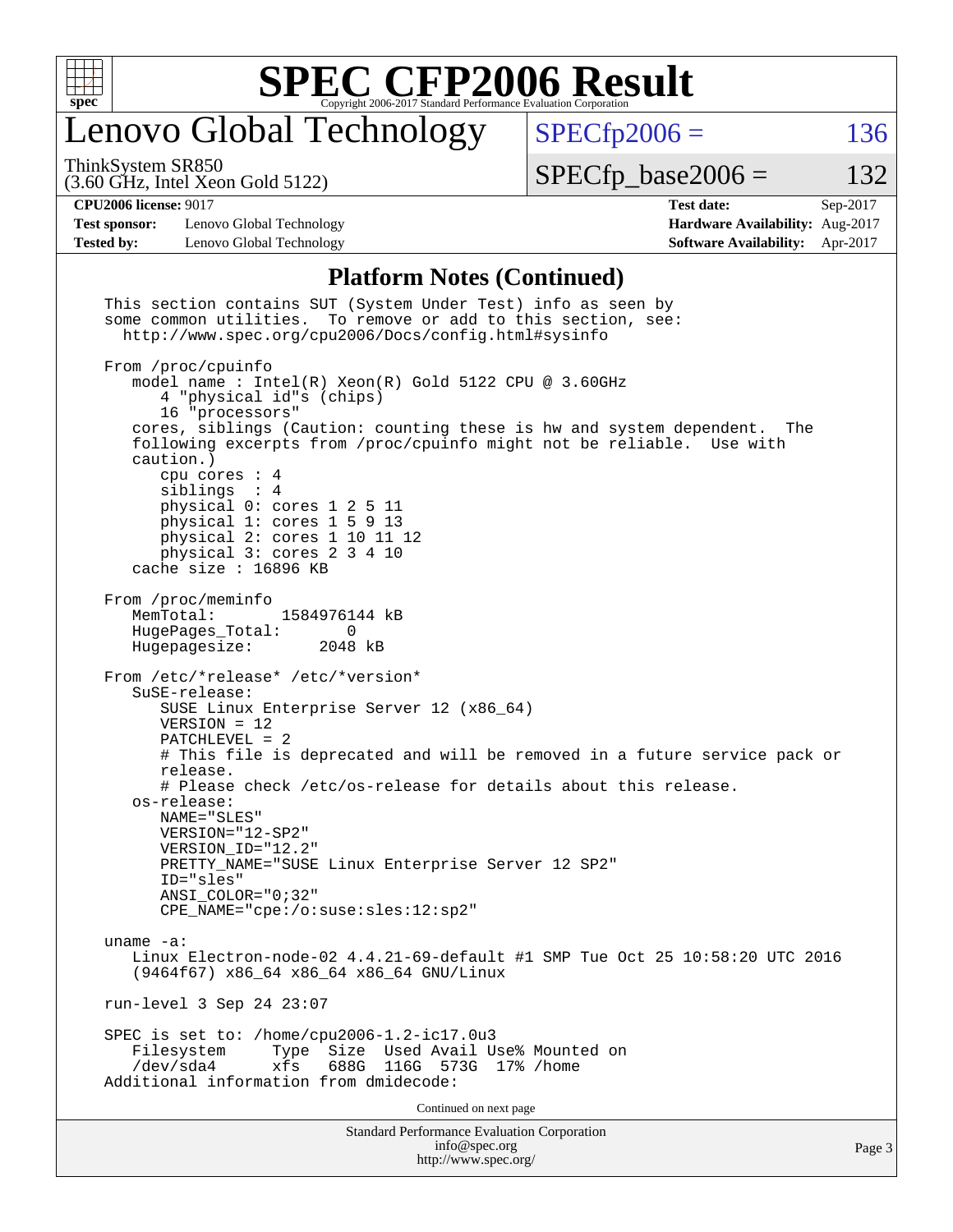

# enovo Global Technology

ThinkSystem SR850

 $SPECTp2006 = 136$ 

(3.60 GHz, Intel Xeon Gold 5122)

 $SPECTp\_base2006 = 132$ 

**[Test sponsor:](http://www.spec.org/auto/cpu2006/Docs/result-fields.html#Testsponsor)** Lenovo Global Technology **[Hardware Availability:](http://www.spec.org/auto/cpu2006/Docs/result-fields.html#HardwareAvailability)** Aug-2017 **[Tested by:](http://www.spec.org/auto/cpu2006/Docs/result-fields.html#Testedby)** Lenovo Global Technology **[Software Availability:](http://www.spec.org/auto/cpu2006/Docs/result-fields.html#SoftwareAvailability)** Apr-2017

**[CPU2006 license:](http://www.spec.org/auto/cpu2006/Docs/result-fields.html#CPU2006license)** 9017 **[Test date:](http://www.spec.org/auto/cpu2006/Docs/result-fields.html#Testdate)** Sep-2017

#### **[Platform Notes \(Continued\)](http://www.spec.org/auto/cpu2006/Docs/result-fields.html#PlatformNotes)**

 Warning: Use caution when you interpret this section. The 'dmidecode' program reads system data which is "intended to allow hardware to be accurately determined", but the intent may not be met, as there are frequent changes to hardware, firmware, and the "DMTF SMBIOS" standard.

 BIOS Lenovo -[TEE113J-1.00]- 06/03/2017 Memory: 48x Samsung M393A4K40BB2-CTD 32 GB 2 rank 2666 MHz

(End of data from sysinfo program)

#### **[General Notes](http://www.spec.org/auto/cpu2006/Docs/result-fields.html#GeneralNotes)**

Environment variables set by runspec before the start of the run: KMP\_AFFINITY = "granularity=fine,compact" LD\_LIBRARY\_PATH = "/home/cpu2006-1.2-ic17.0u3/lib/ia32:/home/cpu2006-1.2-ic17.0u3/lib/intel64:/home/cpu2006-1.2-ic17.0u3/sh10.2" OMP NUM THREADS = "16"

 Binaries compiled on a system with 1x Intel Core i7-4790 CPU + 32GB RAM memory using Redhat Enterprise Linux 7.2 Transparent Huge Pages disabled with: echo never > /sys/kernel/mm/transparent\_hugepage/enable Filesystem page cache cleared with: shell invocation of 'sync; echo 3 > /proc/sys/vm/drop\_caches' prior to run

### **[Base Compiler Invocation](http://www.spec.org/auto/cpu2006/Docs/result-fields.html#BaseCompilerInvocation)**

[C benchmarks](http://www.spec.org/auto/cpu2006/Docs/result-fields.html#Cbenchmarks): [icc -m64](http://www.spec.org/cpu2006/results/res2017q4/cpu2006-20171211-51106.flags.html#user_CCbase_intel_icc_64bit_bda6cc9af1fdbb0edc3795bac97ada53)

[C++ benchmarks:](http://www.spec.org/auto/cpu2006/Docs/result-fields.html#CXXbenchmarks) [icpc -m64](http://www.spec.org/cpu2006/results/res2017q4/cpu2006-20171211-51106.flags.html#user_CXXbase_intel_icpc_64bit_fc66a5337ce925472a5c54ad6a0de310)

[Fortran benchmarks](http://www.spec.org/auto/cpu2006/Docs/result-fields.html#Fortranbenchmarks): [ifort -m64](http://www.spec.org/cpu2006/results/res2017q4/cpu2006-20171211-51106.flags.html#user_FCbase_intel_ifort_64bit_ee9d0fb25645d0210d97eb0527dcc06e)

[Benchmarks using both Fortran and C](http://www.spec.org/auto/cpu2006/Docs/result-fields.html#BenchmarksusingbothFortranandC): [icc -m64](http://www.spec.org/cpu2006/results/res2017q4/cpu2006-20171211-51106.flags.html#user_CC_FCbase_intel_icc_64bit_bda6cc9af1fdbb0edc3795bac97ada53) [ifort -m64](http://www.spec.org/cpu2006/results/res2017q4/cpu2006-20171211-51106.flags.html#user_CC_FCbase_intel_ifort_64bit_ee9d0fb25645d0210d97eb0527dcc06e)

### **[Base Portability Flags](http://www.spec.org/auto/cpu2006/Docs/result-fields.html#BasePortabilityFlags)**

 410.bwaves: [-DSPEC\\_CPU\\_LP64](http://www.spec.org/cpu2006/results/res2017q4/cpu2006-20171211-51106.flags.html#suite_basePORTABILITY410_bwaves_DSPEC_CPU_LP64) 416.gamess: [-DSPEC\\_CPU\\_LP64](http://www.spec.org/cpu2006/results/res2017q4/cpu2006-20171211-51106.flags.html#suite_basePORTABILITY416_gamess_DSPEC_CPU_LP64) 433.milc: [-DSPEC\\_CPU\\_LP64](http://www.spec.org/cpu2006/results/res2017q4/cpu2006-20171211-51106.flags.html#suite_basePORTABILITY433_milc_DSPEC_CPU_LP64) 434.zeusmp: [-DSPEC\\_CPU\\_LP64](http://www.spec.org/cpu2006/results/res2017q4/cpu2006-20171211-51106.flags.html#suite_basePORTABILITY434_zeusmp_DSPEC_CPU_LP64) 435.gromacs: [-DSPEC\\_CPU\\_LP64](http://www.spec.org/cpu2006/results/res2017q4/cpu2006-20171211-51106.flags.html#suite_basePORTABILITY435_gromacs_DSPEC_CPU_LP64) [-nofor\\_main](http://www.spec.org/cpu2006/results/res2017q4/cpu2006-20171211-51106.flags.html#user_baseLDPORTABILITY435_gromacs_f-nofor_main)

Continued on next page

Standard Performance Evaluation Corporation [info@spec.org](mailto:info@spec.org) <http://www.spec.org/>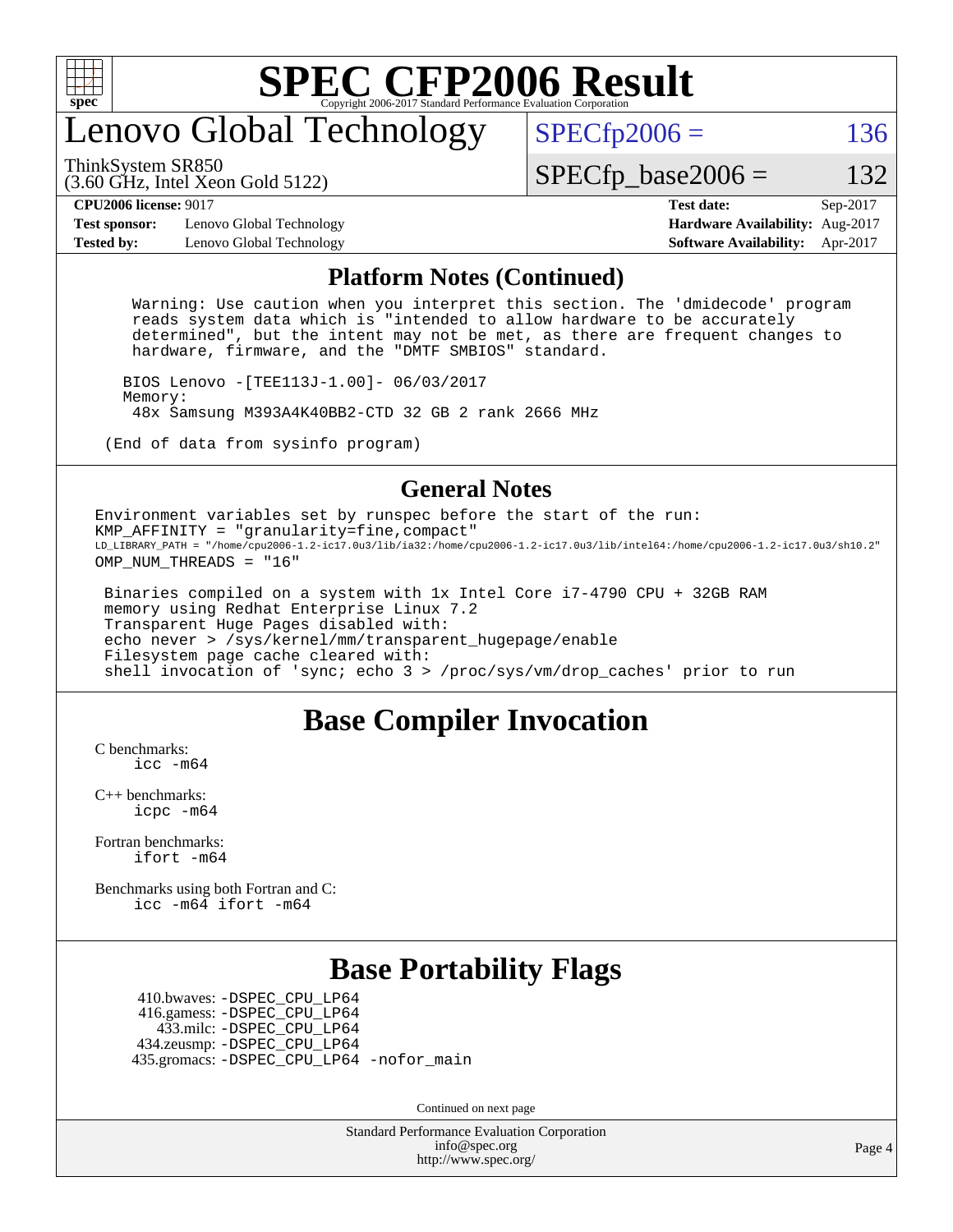

enovo Global Technology

ThinkSystem SR850

(3.60 GHz, Intel Xeon Gold 5122)

 $SPECTp2006 = 136$ 

 $SPECfp\_base2006 = 132$ 

**[Test sponsor:](http://www.spec.org/auto/cpu2006/Docs/result-fields.html#Testsponsor)** Lenovo Global Technology **[Hardware Availability:](http://www.spec.org/auto/cpu2006/Docs/result-fields.html#HardwareAvailability)** Aug-2017

**[CPU2006 license:](http://www.spec.org/auto/cpu2006/Docs/result-fields.html#CPU2006license)** 9017 **[Test date:](http://www.spec.org/auto/cpu2006/Docs/result-fields.html#Testdate)** Sep-2017 **[Tested by:](http://www.spec.org/auto/cpu2006/Docs/result-fields.html#Testedby)** Lenovo Global Technology **[Software Availability:](http://www.spec.org/auto/cpu2006/Docs/result-fields.html#SoftwareAvailability)** Apr-2017

## **[Base Portability Flags \(Continued\)](http://www.spec.org/auto/cpu2006/Docs/result-fields.html#BasePortabilityFlags)**

| 436.cactusADM: - DSPEC CPU LP64 - nofor main |                                                                |
|----------------------------------------------|----------------------------------------------------------------|
| 437.leslie3d: -DSPEC CPU LP64                |                                                                |
| 444.namd: -DSPEC CPU LP64                    |                                                                |
| 447.dealII: -DSPEC CPU LP64                  |                                                                |
| 450.soplex: -DSPEC_CPU_LP64                  |                                                                |
| 453.povray: -DSPEC_CPU_LP64                  |                                                                |
| 454.calculix: - DSPEC CPU LP64 - nofor main  |                                                                |
| 459. GemsFDTD: - DSPEC CPU LP64              |                                                                |
| 465.tonto: -DSPEC CPU LP64                   |                                                                |
| 470.1bm: - DSPEC CPU LP64                    |                                                                |
|                                              | 481.wrf: -DSPEC CPU_LP64 -DSPEC_CPU_CASE_FLAG -DSPEC_CPU_LINUX |
| 482.sphinx3: -DSPEC CPU LP64                 |                                                                |

### **[Base Optimization Flags](http://www.spec.org/auto/cpu2006/Docs/result-fields.html#BaseOptimizationFlags)**

[C benchmarks](http://www.spec.org/auto/cpu2006/Docs/result-fields.html#Cbenchmarks):

[-xCORE-AVX2](http://www.spec.org/cpu2006/results/res2017q4/cpu2006-20171211-51106.flags.html#user_CCbase_f-xCORE-AVX2) [-ipo](http://www.spec.org/cpu2006/results/res2017q4/cpu2006-20171211-51106.flags.html#user_CCbase_f-ipo) [-O3](http://www.spec.org/cpu2006/results/res2017q4/cpu2006-20171211-51106.flags.html#user_CCbase_f-O3) [-no-prec-div](http://www.spec.org/cpu2006/results/res2017q4/cpu2006-20171211-51106.flags.html#user_CCbase_f-no-prec-div) [-parallel](http://www.spec.org/cpu2006/results/res2017q4/cpu2006-20171211-51106.flags.html#user_CCbase_f-parallel) [-qopt-prefetch](http://www.spec.org/cpu2006/results/res2017q4/cpu2006-20171211-51106.flags.html#user_CCbase_f-qopt-prefetch)

[C++ benchmarks:](http://www.spec.org/auto/cpu2006/Docs/result-fields.html#CXXbenchmarks) [-xCORE-AVX2](http://www.spec.org/cpu2006/results/res2017q4/cpu2006-20171211-51106.flags.html#user_CXXbase_f-xCORE-AVX2) [-ipo](http://www.spec.org/cpu2006/results/res2017q4/cpu2006-20171211-51106.flags.html#user_CXXbase_f-ipo) [-O3](http://www.spec.org/cpu2006/results/res2017q4/cpu2006-20171211-51106.flags.html#user_CXXbase_f-O3) [-no-prec-div](http://www.spec.org/cpu2006/results/res2017q4/cpu2006-20171211-51106.flags.html#user_CXXbase_f-no-prec-div) [-qopt-prefetch](http://www.spec.org/cpu2006/results/res2017q4/cpu2006-20171211-51106.flags.html#user_CXXbase_f-qopt-prefetch)

[Fortran benchmarks](http://www.spec.org/auto/cpu2006/Docs/result-fields.html#Fortranbenchmarks): [-xCORE-AVX2](http://www.spec.org/cpu2006/results/res2017q4/cpu2006-20171211-51106.flags.html#user_FCbase_f-xCORE-AVX2) [-ipo](http://www.spec.org/cpu2006/results/res2017q4/cpu2006-20171211-51106.flags.html#user_FCbase_f-ipo) [-O3](http://www.spec.org/cpu2006/results/res2017q4/cpu2006-20171211-51106.flags.html#user_FCbase_f-O3) [-no-prec-div](http://www.spec.org/cpu2006/results/res2017q4/cpu2006-20171211-51106.flags.html#user_FCbase_f-no-prec-div) [-parallel](http://www.spec.org/cpu2006/results/res2017q4/cpu2006-20171211-51106.flags.html#user_FCbase_f-parallel) [-qopt-prefetch](http://www.spec.org/cpu2006/results/res2017q4/cpu2006-20171211-51106.flags.html#user_FCbase_f-qopt-prefetch)

[Benchmarks using both Fortran and C](http://www.spec.org/auto/cpu2006/Docs/result-fields.html#BenchmarksusingbothFortranandC): [-xCORE-AVX2](http://www.spec.org/cpu2006/results/res2017q4/cpu2006-20171211-51106.flags.html#user_CC_FCbase_f-xCORE-AVX2) [-ipo](http://www.spec.org/cpu2006/results/res2017q4/cpu2006-20171211-51106.flags.html#user_CC_FCbase_f-ipo) [-O3](http://www.spec.org/cpu2006/results/res2017q4/cpu2006-20171211-51106.flags.html#user_CC_FCbase_f-O3) [-no-prec-div](http://www.spec.org/cpu2006/results/res2017q4/cpu2006-20171211-51106.flags.html#user_CC_FCbase_f-no-prec-div) [-parallel](http://www.spec.org/cpu2006/results/res2017q4/cpu2006-20171211-51106.flags.html#user_CC_FCbase_f-parallel) [-qopt-prefetch](http://www.spec.org/cpu2006/results/res2017q4/cpu2006-20171211-51106.flags.html#user_CC_FCbase_f-qopt-prefetch)

### **[Peak Compiler Invocation](http://www.spec.org/auto/cpu2006/Docs/result-fields.html#PeakCompilerInvocation)**

[C benchmarks](http://www.spec.org/auto/cpu2006/Docs/result-fields.html#Cbenchmarks): [icc -m64](http://www.spec.org/cpu2006/results/res2017q4/cpu2006-20171211-51106.flags.html#user_CCpeak_intel_icc_64bit_bda6cc9af1fdbb0edc3795bac97ada53)

[C++ benchmarks:](http://www.spec.org/auto/cpu2006/Docs/result-fields.html#CXXbenchmarks) [icpc -m64](http://www.spec.org/cpu2006/results/res2017q4/cpu2006-20171211-51106.flags.html#user_CXXpeak_intel_icpc_64bit_fc66a5337ce925472a5c54ad6a0de310)

[Fortran benchmarks](http://www.spec.org/auto/cpu2006/Docs/result-fields.html#Fortranbenchmarks): [ifort -m64](http://www.spec.org/cpu2006/results/res2017q4/cpu2006-20171211-51106.flags.html#user_FCpeak_intel_ifort_64bit_ee9d0fb25645d0210d97eb0527dcc06e)

[Benchmarks using both Fortran and C](http://www.spec.org/auto/cpu2006/Docs/result-fields.html#BenchmarksusingbothFortranandC): [icc -m64](http://www.spec.org/cpu2006/results/res2017q4/cpu2006-20171211-51106.flags.html#user_CC_FCpeak_intel_icc_64bit_bda6cc9af1fdbb0edc3795bac97ada53) [ifort -m64](http://www.spec.org/cpu2006/results/res2017q4/cpu2006-20171211-51106.flags.html#user_CC_FCpeak_intel_ifort_64bit_ee9d0fb25645d0210d97eb0527dcc06e)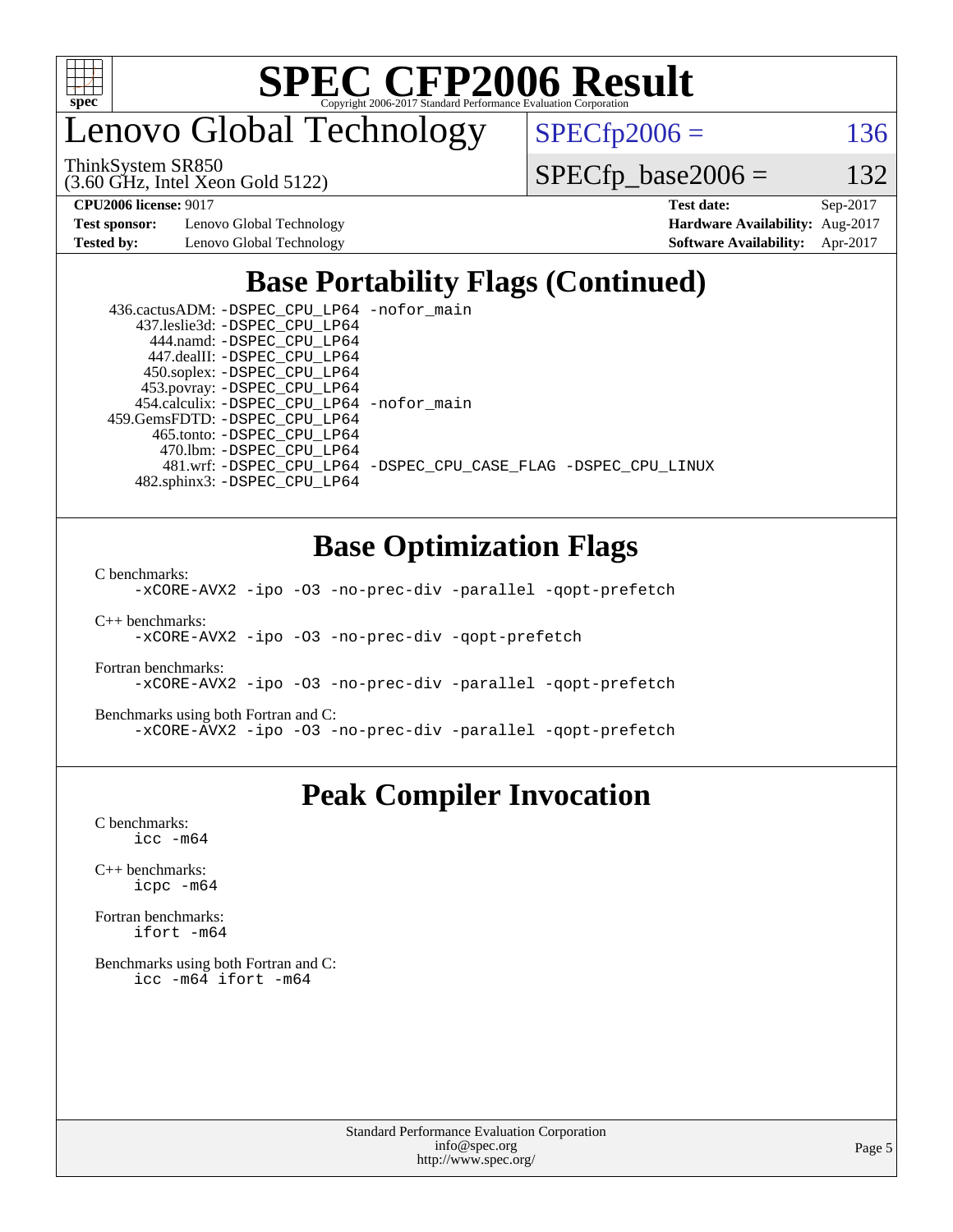

# enovo Global Technology

ThinkSystem SR850

(3.60 GHz, Intel Xeon Gold 5122)

 $SPECfp2006 = 136$  $SPECfp2006 = 136$ 

 $SPECTp\_base2006 = 132$ 

**[Test sponsor:](http://www.spec.org/auto/cpu2006/Docs/result-fields.html#Testsponsor)** Lenovo Global Technology **[Hardware Availability:](http://www.spec.org/auto/cpu2006/Docs/result-fields.html#HardwareAvailability)** Aug-2017 **[Tested by:](http://www.spec.org/auto/cpu2006/Docs/result-fields.html#Testedby)** Lenovo Global Technology **[Software Availability:](http://www.spec.org/auto/cpu2006/Docs/result-fields.html#SoftwareAvailability)** Apr-2017

**[CPU2006 license:](http://www.spec.org/auto/cpu2006/Docs/result-fields.html#CPU2006license)** 9017 **[Test date:](http://www.spec.org/auto/cpu2006/Docs/result-fields.html#Testdate)** Sep-2017

## **[Peak Portability Flags](http://www.spec.org/auto/cpu2006/Docs/result-fields.html#PeakPortabilityFlags)**

Same as Base Portability Flags

# **[Peak Optimization Flags](http://www.spec.org/auto/cpu2006/Docs/result-fields.html#PeakOptimizationFlags)**

[C benchmarks](http://www.spec.org/auto/cpu2006/Docs/result-fields.html#Cbenchmarks):

433.milc: basepeak = yes

 $470.$ lbm: basepeak = yes

 $482$ .sphinx3: basepeak = yes

[C++ benchmarks:](http://www.spec.org/auto/cpu2006/Docs/result-fields.html#CXXbenchmarks)

```
 444.namd: -prof-gen(pass 1) -prof-use(pass 2) -xCORE-AVX2(pass 2)
       -par-num-threads=1(pass 1) -ipo(pass 2) -O3(pass 2)
       -no-prec-div(pass 2) -fno-alias -auto-ilp32
```
447.dealII: basepeak = yes

 $450$ .soplex: basepeak = yes

```
 453.povray: -prof-gen(pass 1) -prof-use(pass 2) -xCORE-AVX2(pass 2)
        -par-num-threads=1-ipo-O3(pass 2)-no-prec-div(pass 2) -unroll4 -ansi-alias
```
[Fortran benchmarks](http://www.spec.org/auto/cpu2006/Docs/result-fields.html#Fortranbenchmarks):

```
410.bwaves: basepeak = yes 416.gamess: -prof-gen(pass 1) -prof-use(pass 2) -xCORE-AVX2(pass 2)
           -par-num-threads=1-ipo-O3(pass 2)-no-prec-div(pass 2) -unroll2 -inline-level=0 -scalar-rep-
   434.zeusmp: basepeak = yes
   437.leslie3d: basepeak = yes
459.GemsFDTD: -prof-gen(pass 1) -prof-use(pass 2) -xCORE-AVX2(pass 2)
           -par-num-threads=1-ipo-O3(pass 2)-no-prec-div(pass 2) -unroll2 -inline-level=0
           -qopt-prefetch -parallel
     465.tonto: -prof-gen(pass 1) -prof-use(pass 2) -xCORE-AVX2(pass 2)
           -par-num-threads=1(pass 1) -ipo(pass 2) -O3(pass 2)
           -no-prec-div-inline-calloc-qopt-malloc-options=3
           -auto -unroll4
```
Continued on next page

```
Standard Performance Evaluation Corporation
            info@spec.org
          http://www.spec.org/
```